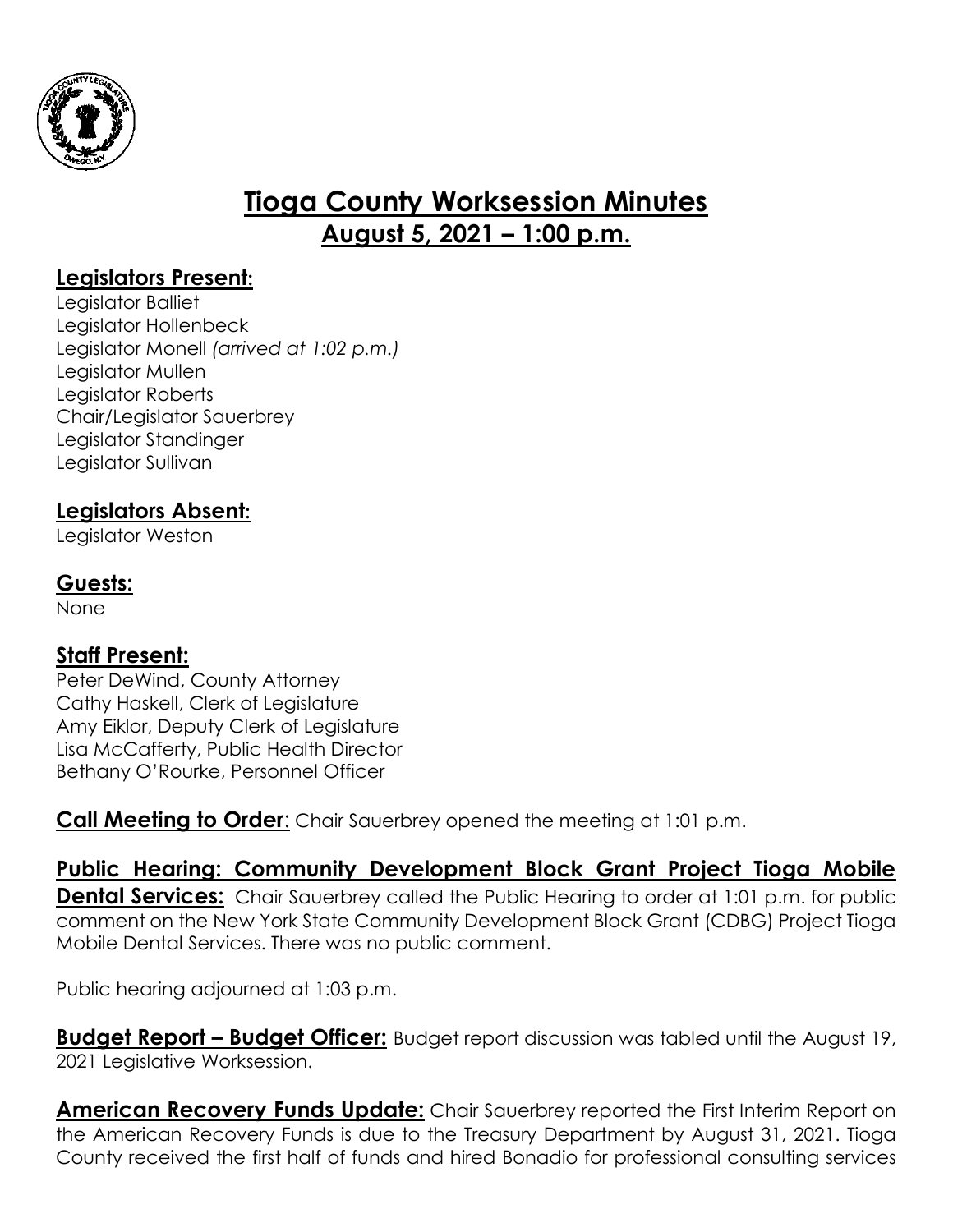related to the funds. A more detailed Quarterly Project and Expenditure Report is due October 31, 2021. After speaking with various departments, Chair Sauerbrey compiled a list of potential projects that fit the eligible-use criteria. The list will be sent to the Treasury with the First Interim Report.

Legislator Sullivan reported she added some projects to the list, including security at 56 Main Street and accounting of keys in County buildings. Chair Sauerbrey reported those items were discussed at this morning's Public Works & Capital Projects Committee meeting. Legislator Roberts reported the Committee suggested taking inventory of the current keys and are looking at alternatives, including swipe cards. Legislator Roberts reported the Committee is considering opening the doors of 56 Main Street later, perhaps 8:00 a.m. as opposed to 7:00 a.m.

Chair Sauerbrey reported the tentative project list includes large and small projects that may be eligible under infrastructure. Just a few of the projects on the list are:

- **•** Emergency Communication Towers
- Veterans Suicide Prevention
- Non-Profit organizations, such as A New Hope Center, that help individuals in crisis.
- Mental Health Programs and Support

Chair Sauerbrey anticipates presenting a more refined list to the Legislature in September.

Legislator Sullivan inquired if Tioga County was locked into the projects that are included in the First Interim Report. Chair Sauerbrey replied no, the project list may change between now and October.

Chair Sauerbrey will continue to work on the project list and keep the Legislature apprised of the status.

**Approval of Worksession Minutes:** On motion of Legislator Sullivan, seconded by Legislator Mullen and unanimously carried, the July 22, 2021 Legislative Worksession minutes were approved.

**Action Items:** Currently, there are no action items.

**Legislative Support:** Legislative Clerk Haskell asked for approval of the July 8, 2021 Legislative Support committee minutes. On motion of Legislator Sullivan, seconded by Legislator Mullen and unanimously carried, the minutes were approved.

Ms. Haskell went over the Legislative Support Agenda and reported the following:

- There is a Board of Ethics vacancy as of March 31, 2021.
- Ms. Haskell attended Munis trainings, which are scheduled to commence again in September with Accounts Payable, Accounts Receivable, Payroll, and Tyler Content Manager. Ms. Haskell attended a Finance meeting with the Treasurer's Office, Mental Hygiene, Social Services, Public Health, Public Works, and the Sheriff's Office. The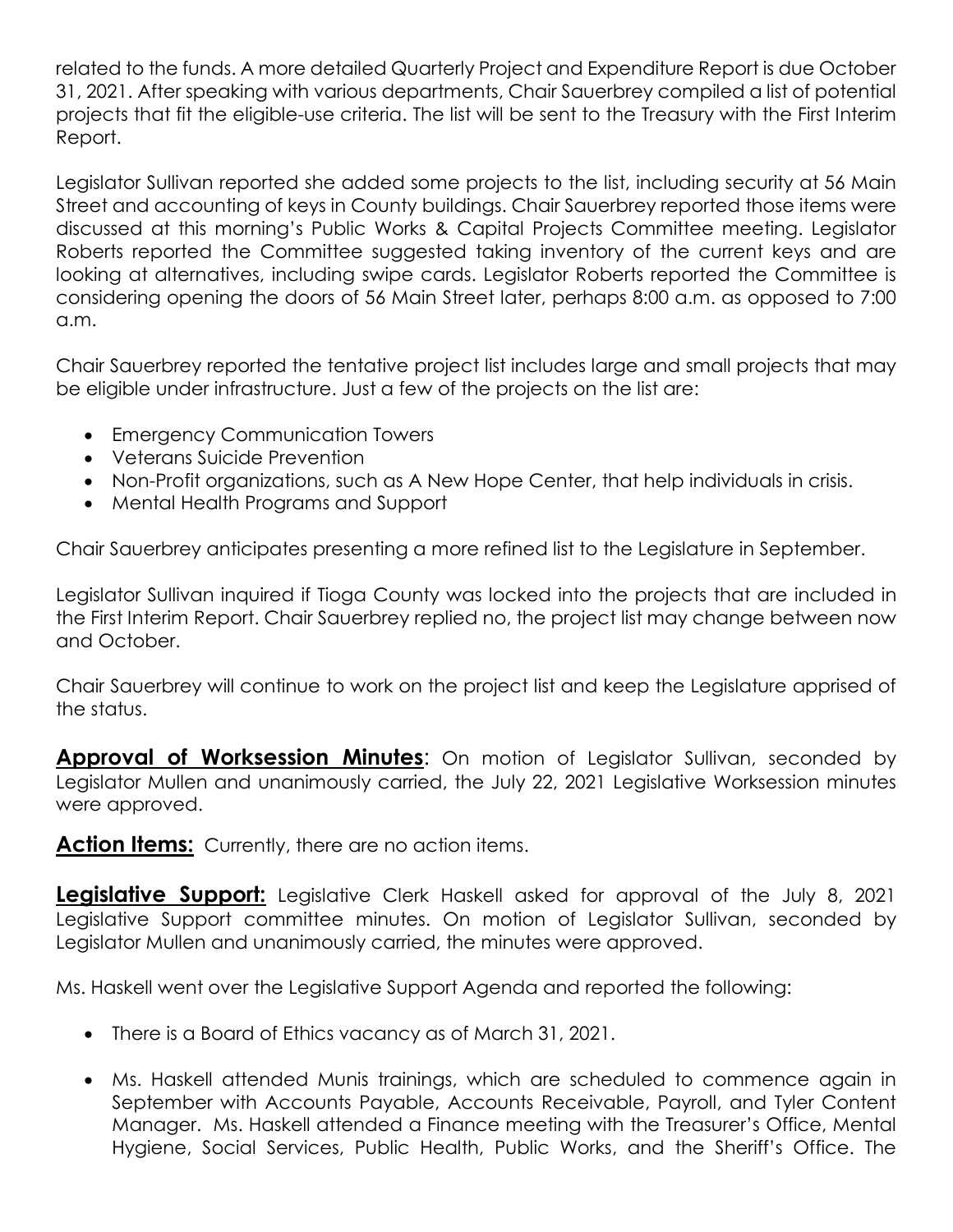Departments are working together to update the Tioga County Financial Guidelines. The last update to the Financial Guidelines was in 2018.

- Ms. Haskell's 2022 Budget was sent to Budget Officer, Jackson Bailey, on July 23. He had no issues.
- In discussing the 2022 Budget, Ms. Haskell reported the Information Security Officer (ISO) is currently working below minimum wage as a result of a previously adopted resolution for a 50% salary reduction, per the employee's request. Ms. Haskell recently spoke with the ISO to inform her of the below minimum wage status and the desire to bring her salary to minimum wage standard. The ISO was agreeable and expressed she was fine with this occurring in 2022. Personnel Officer O'Rourke is aware and stated Tioga County is not required to abide by minimum wage laws. It is typically Tioga County's preference to pay at least minimum wage. Legislator Sullivan inquired why the increase cannot occur now. Ms. Haskell replied the ISO and Personnel are fine with waiting until January 2022 for the salary increase.
- Ms. Haskell intends on cashing in five of her vacation days.
- The Legislative Office received a shred bin from Rogers Service Group this afternoon. The previously used shredder was in need of replacement. After research and discussion, it was determined the most cost effective solution is to use Rogers Service Group on an on-call basis. The Legislative Office has minimal shredding and Ms. Haskell will transfer \$100 from her copier budget to offset the cost.

**Resolutions:** Ms. Haskell reviewed the agenda and resolutions for the August 10, 2021 Legislature meeting. There was no discussion.

## **Other**:

 *COVID-19 Update:* Chair Sauerbrey reported COVID-19 cases are increasing and she has had numerous discussions with Public Health Director, Lisa McCafferty, regarding guidance in schools. Chair Sauerbrey asked Ms. McCafferty to give the Legislature an update.

Ms. McCafferty stated her message has always been encouraging individuals to take personal responsibility for their health. Tioga County still holds vaccination clinics and has a large supply of vaccines available. Public Health is currently focusing on vaccinating the home-bound population. There will be a Johnson & Johnson vaccination clinic at the upcoming Tioga County Fair.

During the pandemic last year, New York State released COVID-19 guidance and emergency orders on re-opening schools. New York State was expected to release new guidance for school districts. However, New York State informed schools that guidance would not come from the State, but will be left to local districts and health officials. Ms. Cafferty stated, as a Public Health Director, she encourages consistent guidance throughout Tioga County school districts. Ms. McCafferty reported she has a call with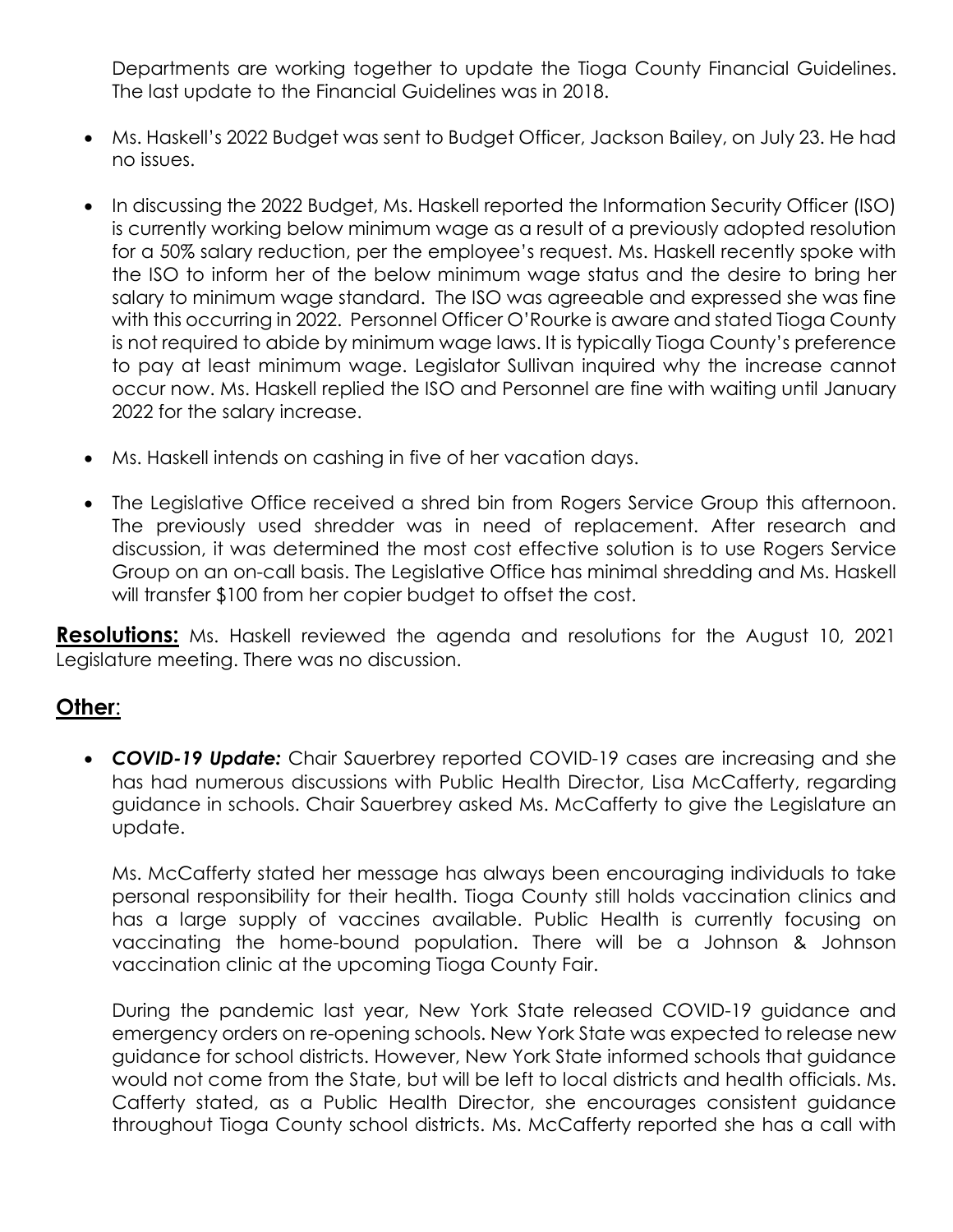local Superintendents tomorrow and her suggestion for schools is to follow CDC guidelines.

Ms. McCafferty reported most of the United States is in a "red or orange zone", indicating a substantial to high level of community transmission. A majority of New York is in the "orange zone." Tioga County is currently in a "yellow zone", indicating a moderate level of community transmission. Tompkins County is already in the "orange zone", with Broome County likely to follow by the end of the week. Legislator Monell and Legislator Hollenbeck agreed that the decision to require masks in schools should be left to parents. Legislator Sullivan inquired about the current CDC guidelines in schools. Ms. McCafferty stated the CDC recommends all individuals, regardless of vaccination status, wear a mask indoors.

Legislator Sullivan asked if local school districts received any funding for physical modifications in schools. Ms. McCafferty replied that Tioga County Public Health received \$1.4 million in funds to assist schools. She expects input from local Superintendents regarding what kind of assistance they may need. Legislator Sullivan asked if the 6 feet physical distancing remains in place in schools. Ms. McCafferty responded that the latest CDC recommended physical distance is 3 feet. She stated a big issue becomes distancing on school buses.

Legislator Sullivan inquired if schools are prepared to make adjustments to adhere to the recommended 3 foot physical distance. Ms. McCafferty responded that some local districts are prepared. Parent pushback is expected to become a big issue this fall when kids return to school.

Legislator Sullivan asked Ms. Cafferty specifically what her recommendations for schools are. Ms. McCafferty replied that she refers individuals to the CDC guidelines. She pointed out that throughout the pandemic, with the exception of one business, Public Health had not enforced the mask mandate. Public Health was obligated to issue fines or penalties for non-compliance, but did not. Ms. McCafferty stated COVID-19 is not going away anytime soon.

Legislator Mullen stated there will be a lot of opposition in Tioga County if a mask mandate is in place. Legislator Mullen said residents living near the border notice the differences between Bradford County, Pennsylvania and Tioga County, New York. Legislator Mullen stated masks were off in Pennsylvania schools in March of this year. He believes mask wearing should be an individual choice. Legislator Mullen recommended using the CDC guidelines as a reference only, for school districts. Should a school have a COVID-19 outbreak, Tioga County Public Health would then step in and implement guidelines.

Ms. McCafferty expressed concern for COVID-19 testing in schools. She believes it should be up to individuals, their parental figure, and primary care providers. She stated each school district is different. Ms. McCafferty stated COVID-19 screenings are not effective as individuals that passed the screening process have tested positive. There are many factors to consider. For example, someone may be an asymptomatic carrier and not know it.